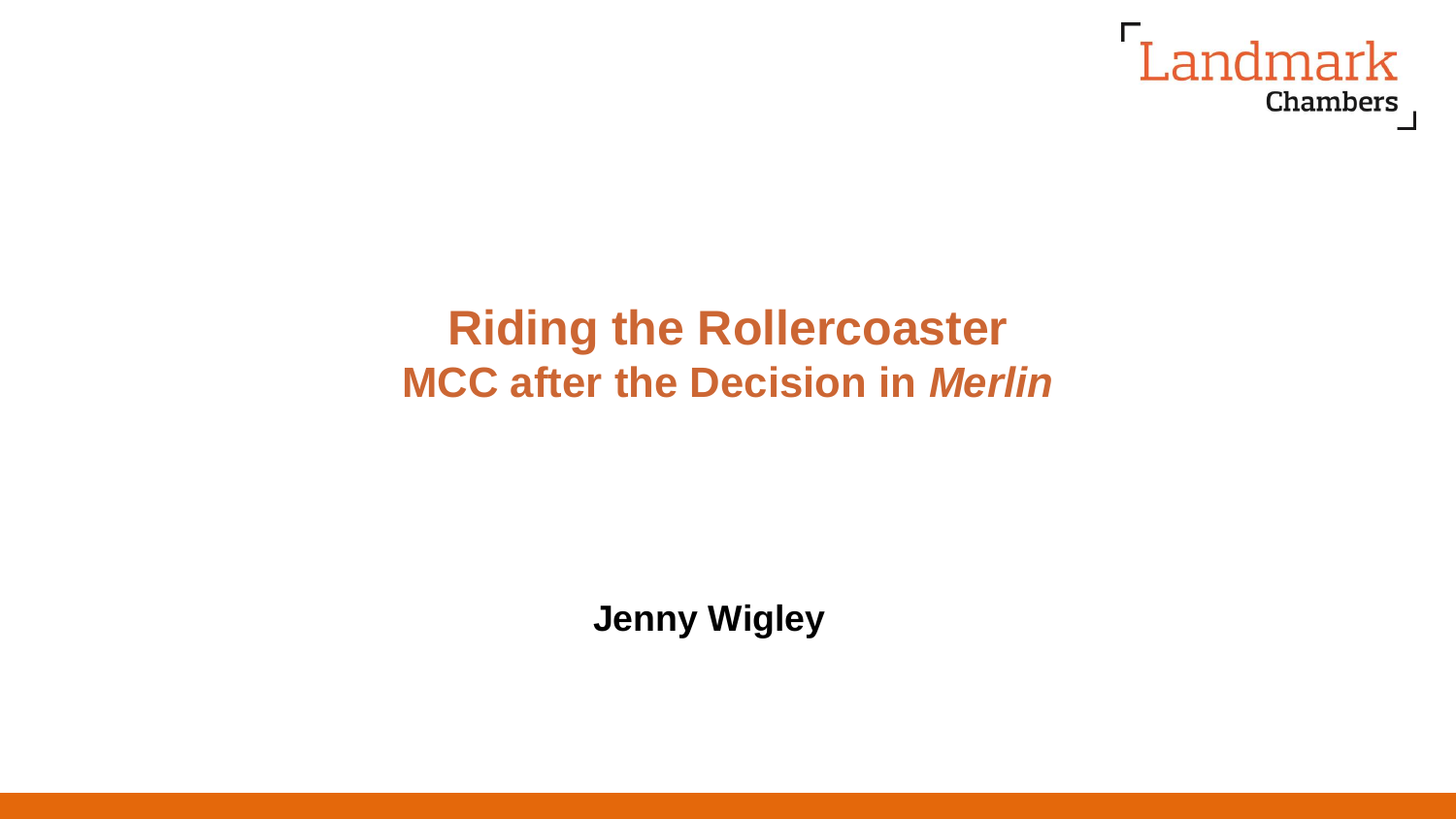



• *Merlin Entertainments v. Cox (VO)* [2018] UKUT 0406 (LC)

• *Wigan Football v. Cox (VO)* due to be heard in UT in October 2019

• *CEMEX UK Operations Ltd v. O'Dwyer (VO)* [2019] UKUT 106 (LC)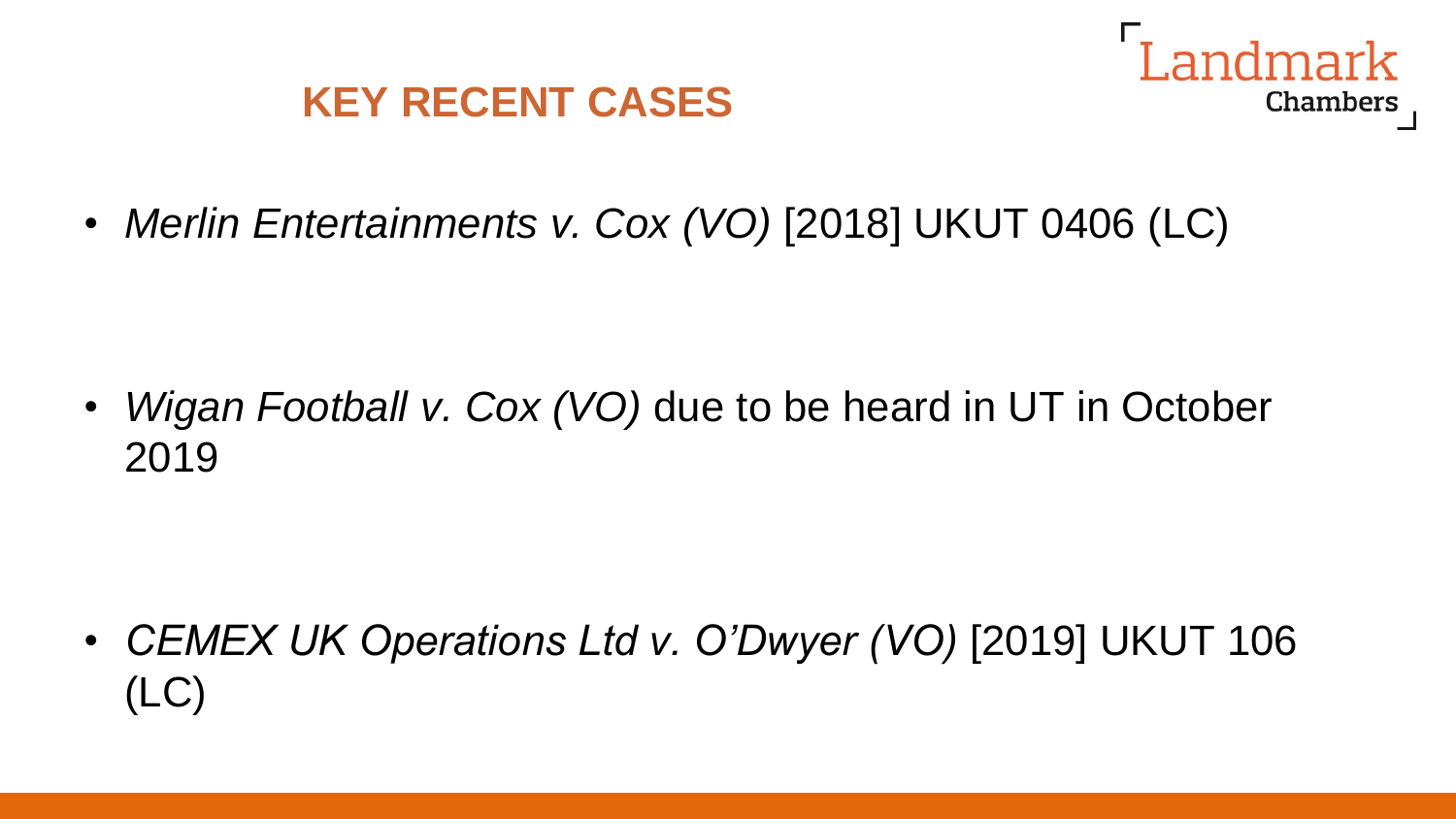

Principle of Uniformity

Economic factors and levels of demand taken as at Antecedent Valuation Date

v.

Reality Principle Matters specific to hereditament and locality (para 2(7)) taken as at Material Day (Compilation Date or Alteration / Proposal Date)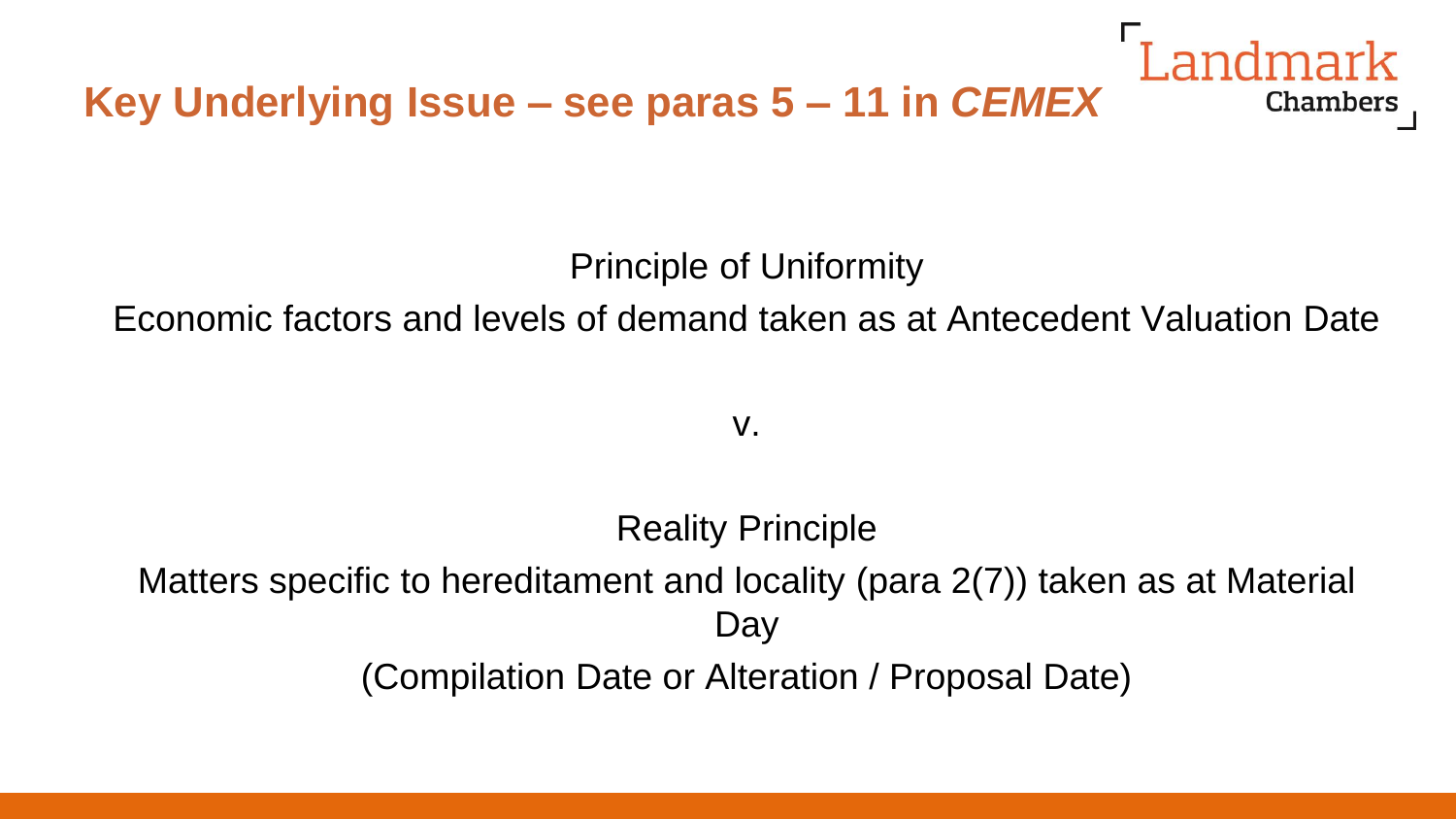## **In other words:**



"The principle underlying the LGFA 1988 is that changes in the subject matter of the valuation after the compilation of the list are taken into account, but always by reference to values subsisting at the same point in time, the AVD" (*Merlin*, para 51)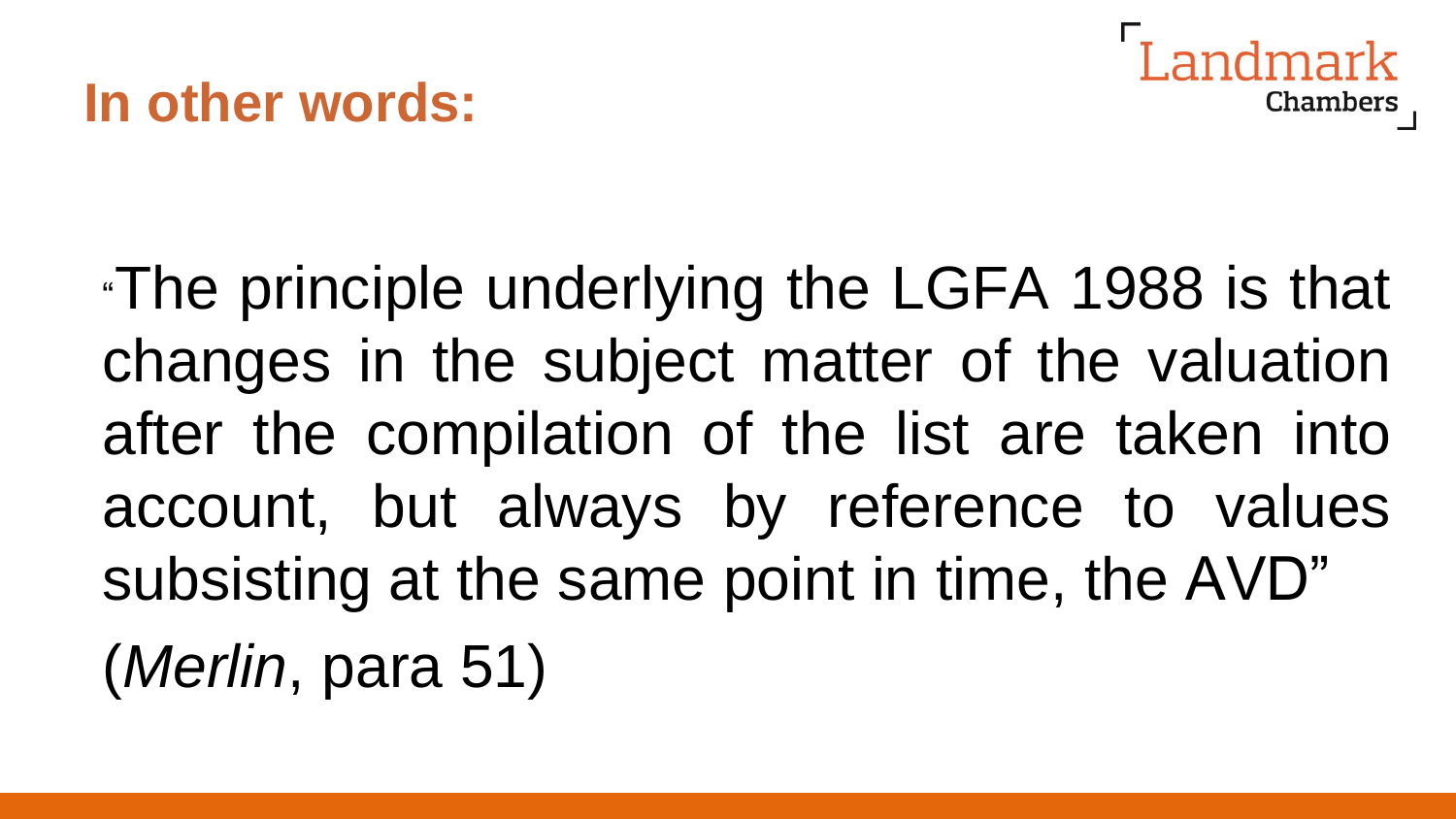### **Material Change of Circumstances**

• To alter RV part way through the list, must demonstrate an MCC has occurred causing the compilation RV to be inaccurate (proposal under Reg 4(1)(b) of the Non-Domestic (Alteration of Lists and Appeals) (England) Regulations 2009 (the "Regs");

andmark

Chambers

• MCC is defined as 'a change in any of the matters mentioned in para 2(7) of Schedule 6 to the LGFA 1988 (see reg 3(1) of the Regs).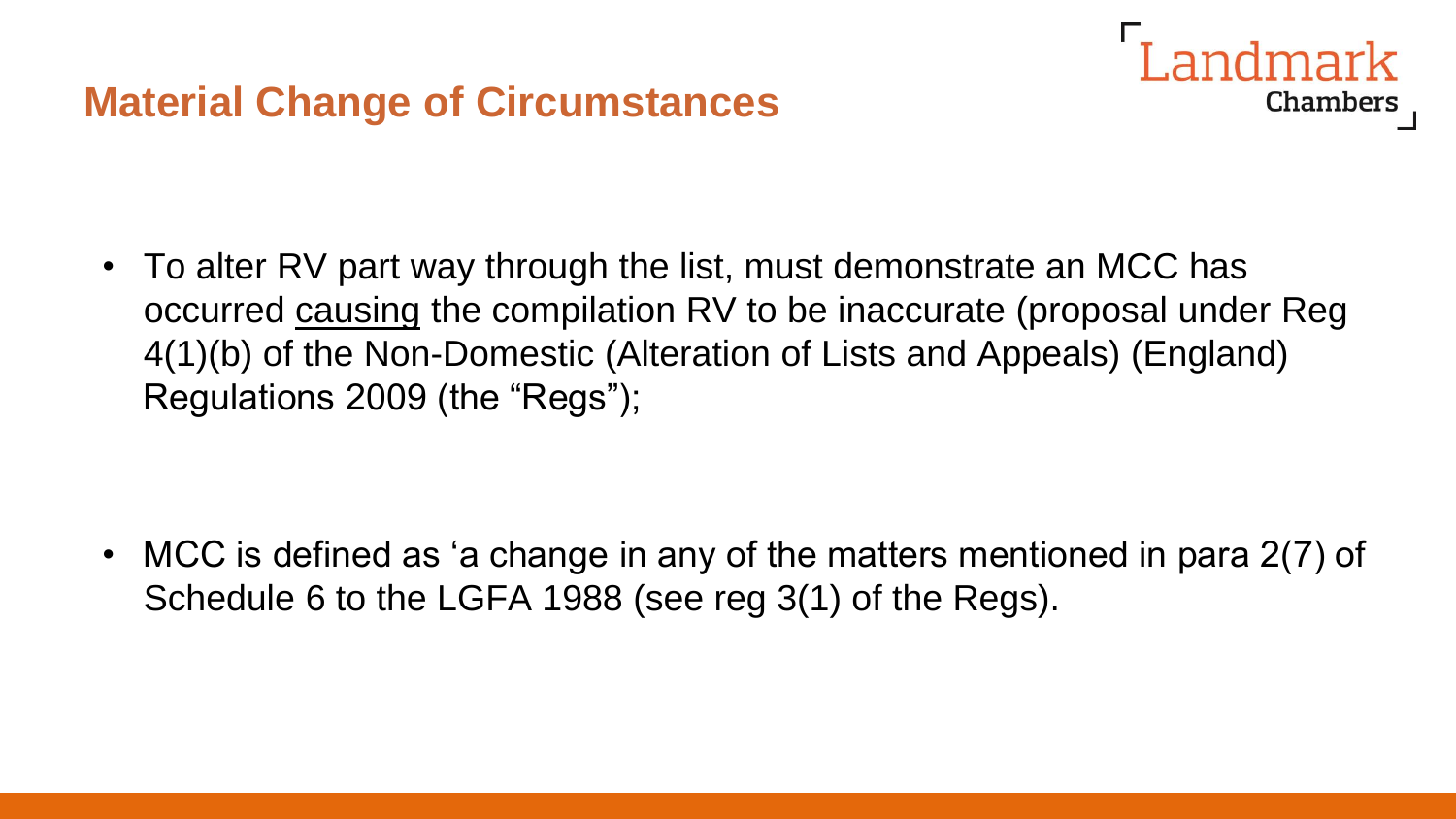### **Questions to consider when arguing MCC**



• What is the 'matter' relied on?

• Does it fall within para 2(7)?

• Has a change in that 'matter' caused the RV to become inaccurate?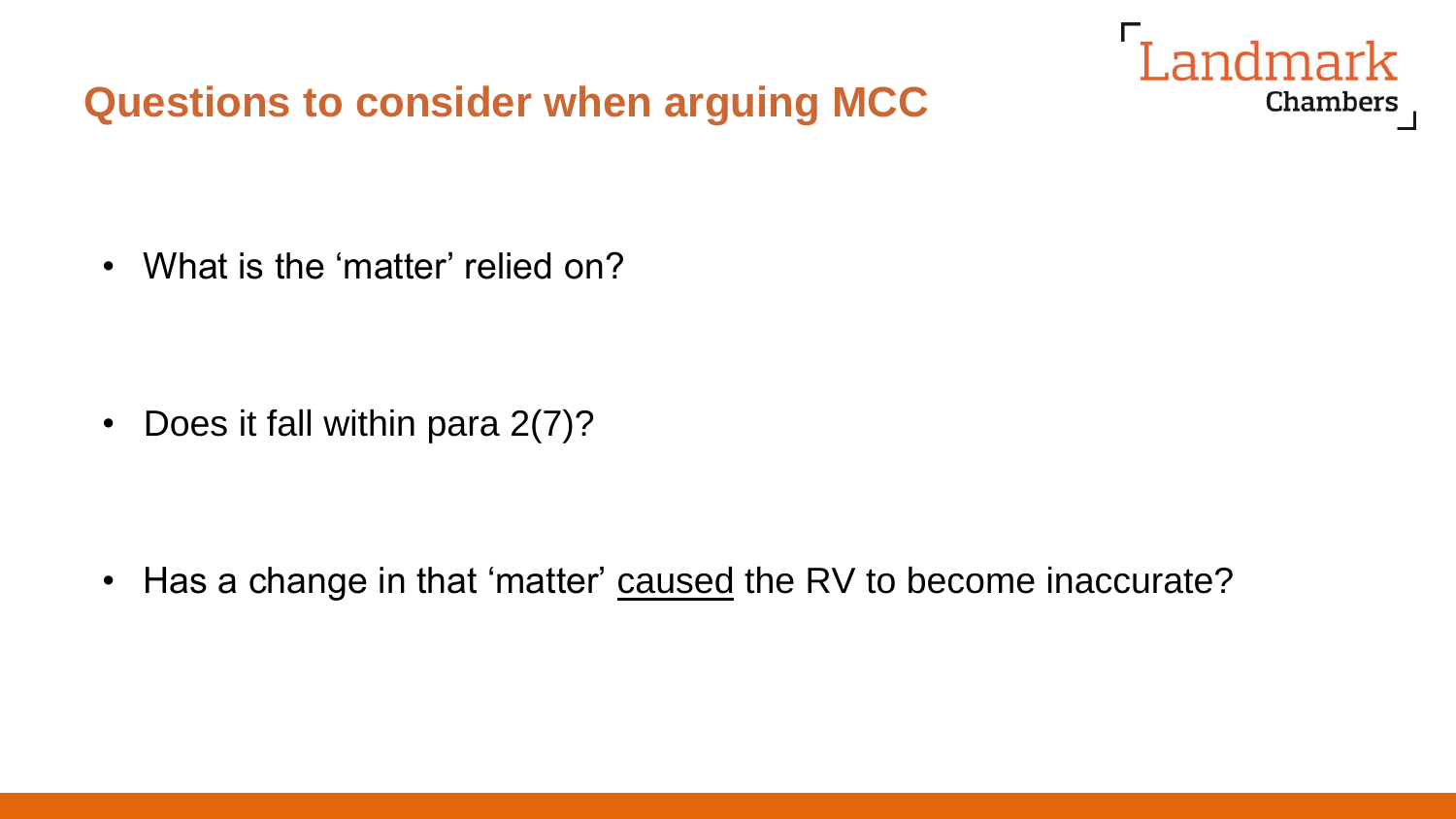### *Merlin –* **the facts:**



- Concerned RV of Alton Towers theme park;
- Crash on the 'Smiler' rollercoaster resulting in serious injury (2 June 2015);
- Significant drop in visitor numbers after the accident;
- Proposal to alter RV on basis that "*the crash on 2 June 2015 involving the Smiler ride within Alton Towers has resulted in a diminution in the value of the hereditament*";
- Material day 24 March 2016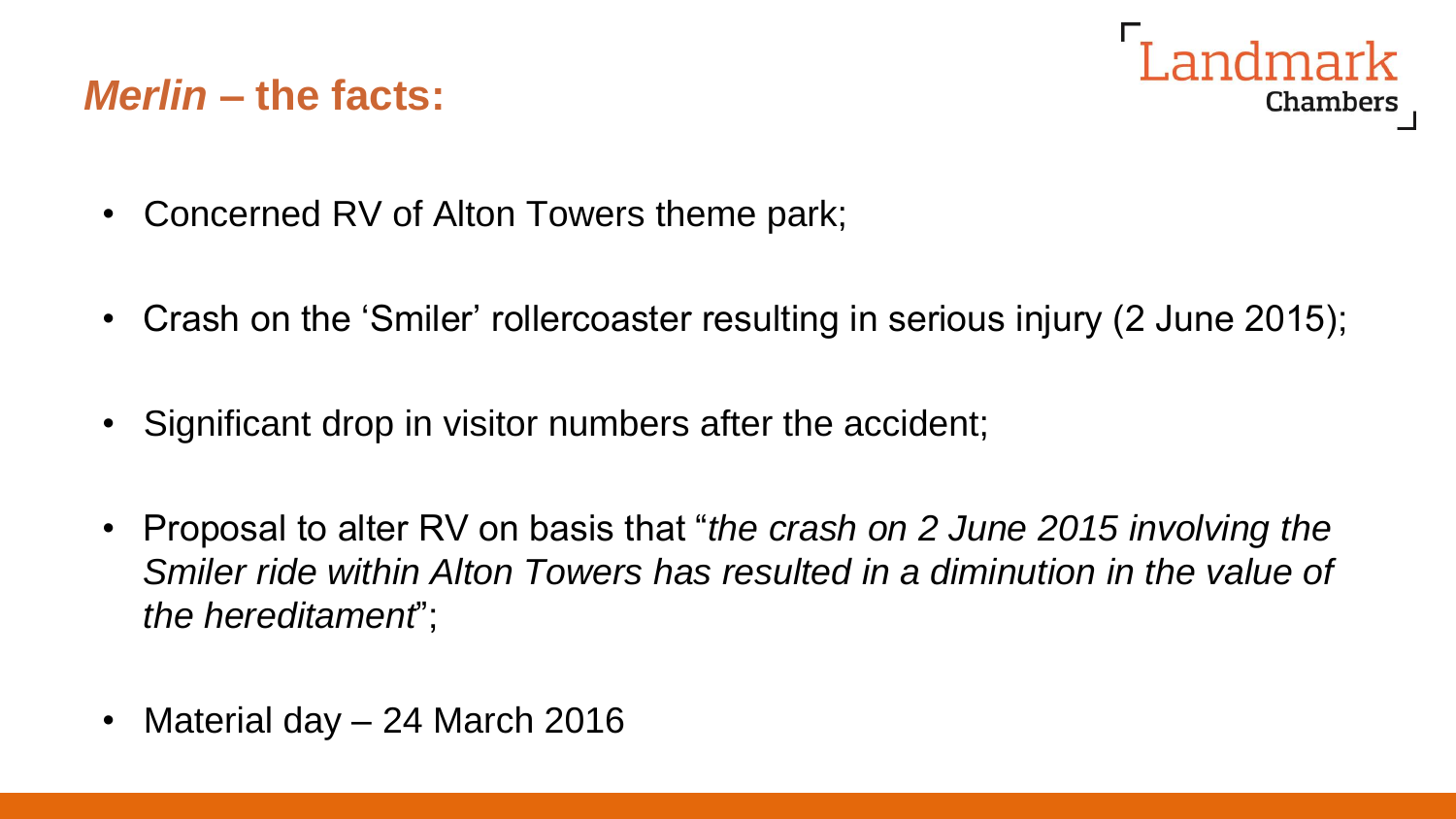### **Potentially relevant 'matters' in para 2(7) of Sch 6**

• (a) matters affecting the physical state or physical enjoyment of the hereditament (But rollercoaster was not part of the hereditament);

[….]

• (d) matters affecting the physical state of the locality in which the hereditament is situated or which, though not affecting the physical state of the locality, are nonetheless physically manifest there (No change in physical state of locality – but drop in attendances physically manifest in the locality?)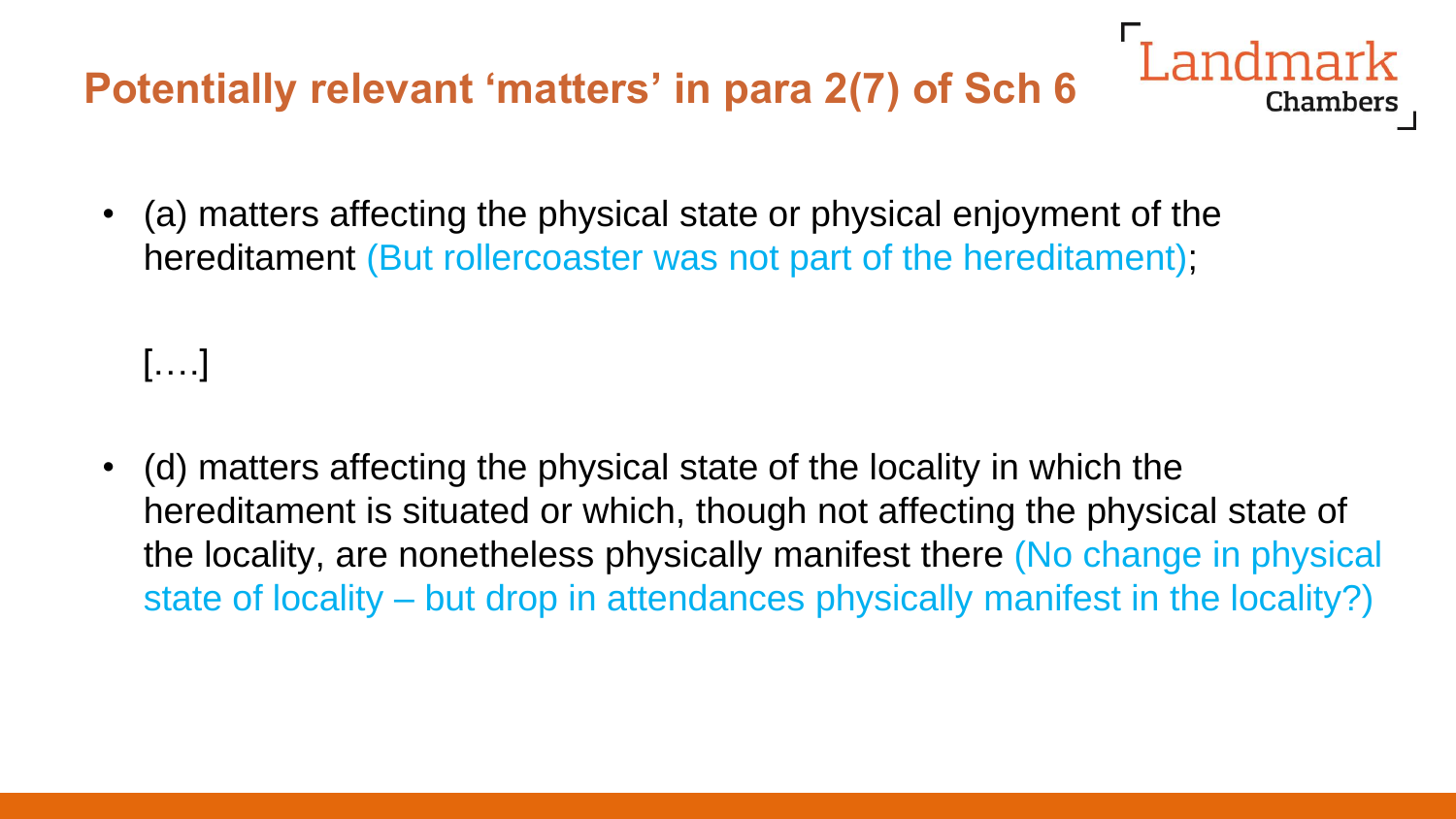**So, what was the 'matter'?**



• Public attitude to thrill rides (argued could be within 2(7)(d) if "physically manifest in the locality")

• Because valued on an R & E basis, change in that could potentially cause RV to be inaccurate;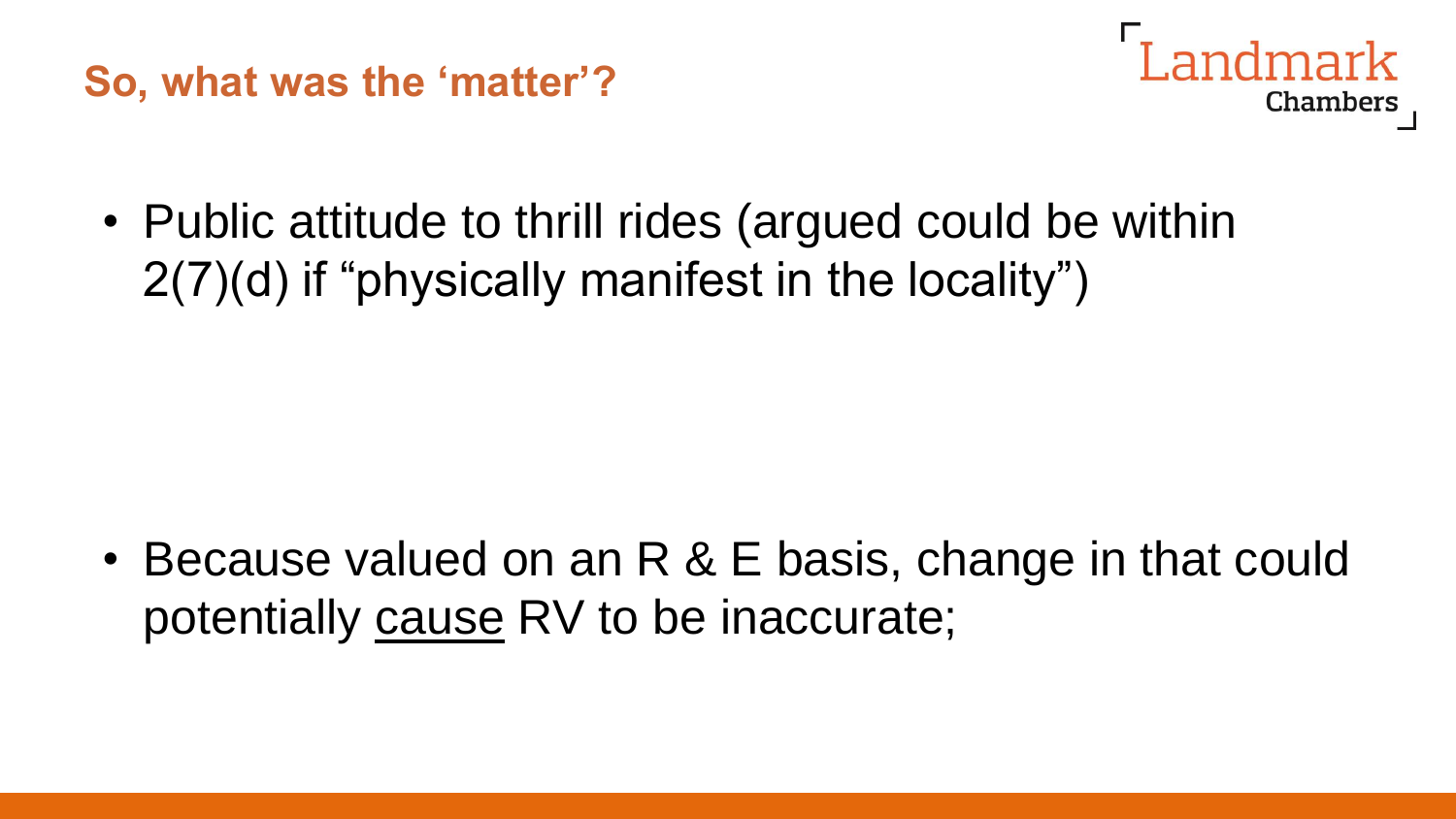## **Issue for Determination in** *Merlin***:**

"*Whether the attitude of members of the public to thrill rides, and to thrill rides at Alton Towers in particular, as a result of the Smiler crash, was a*  matter which was physically manifest in the locality of *the hereditament at the material day such that it falls within the LGFA 1988, Sch 6 para 2(7)(d)"*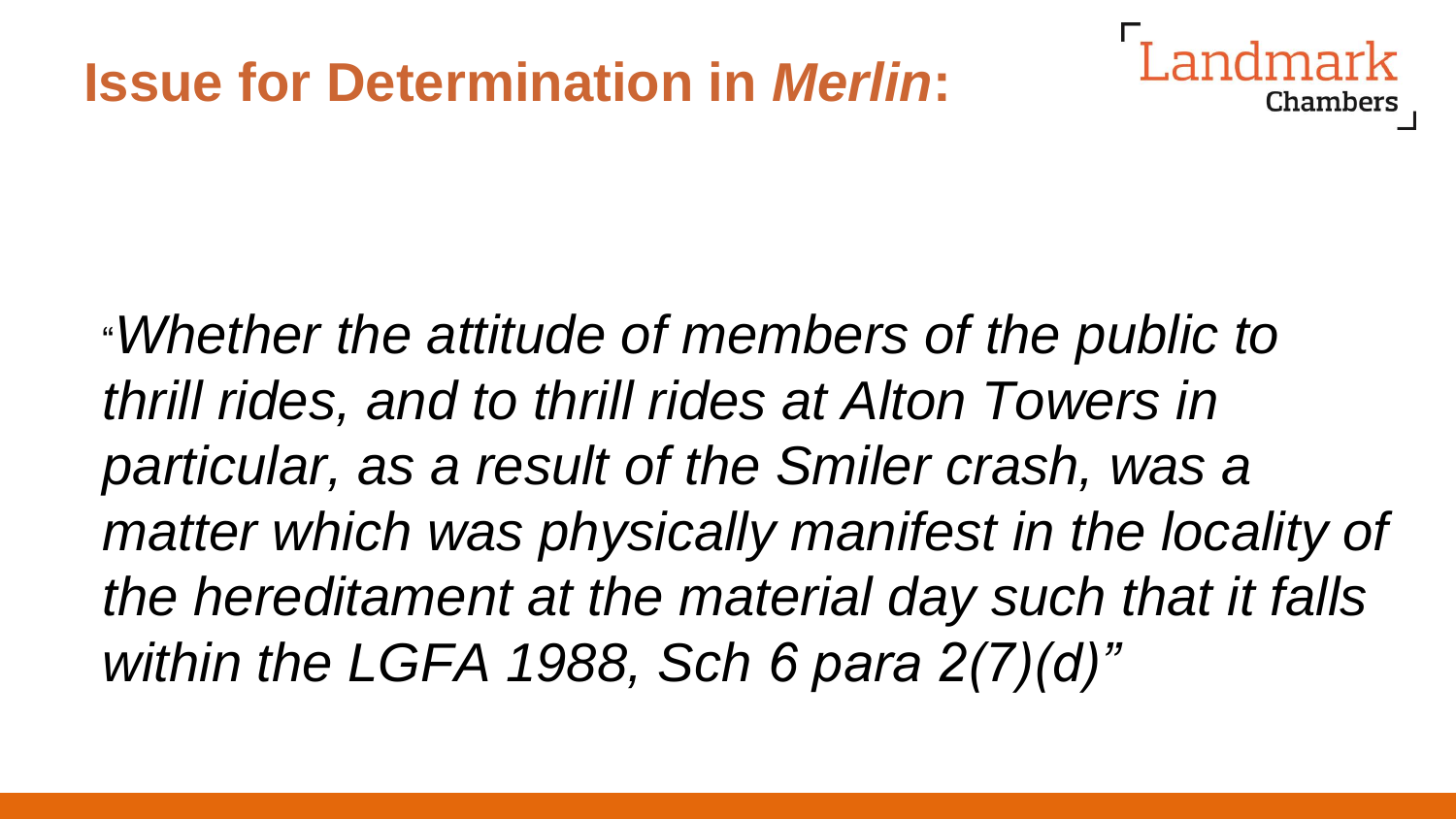



Change in attitude of members of the public to thrill rides was physically manifest in the locality as at the material day because:

- Change in attitude led to....
- drop in attendances which led to....
- drop in traffic on local roads that was observable at material day.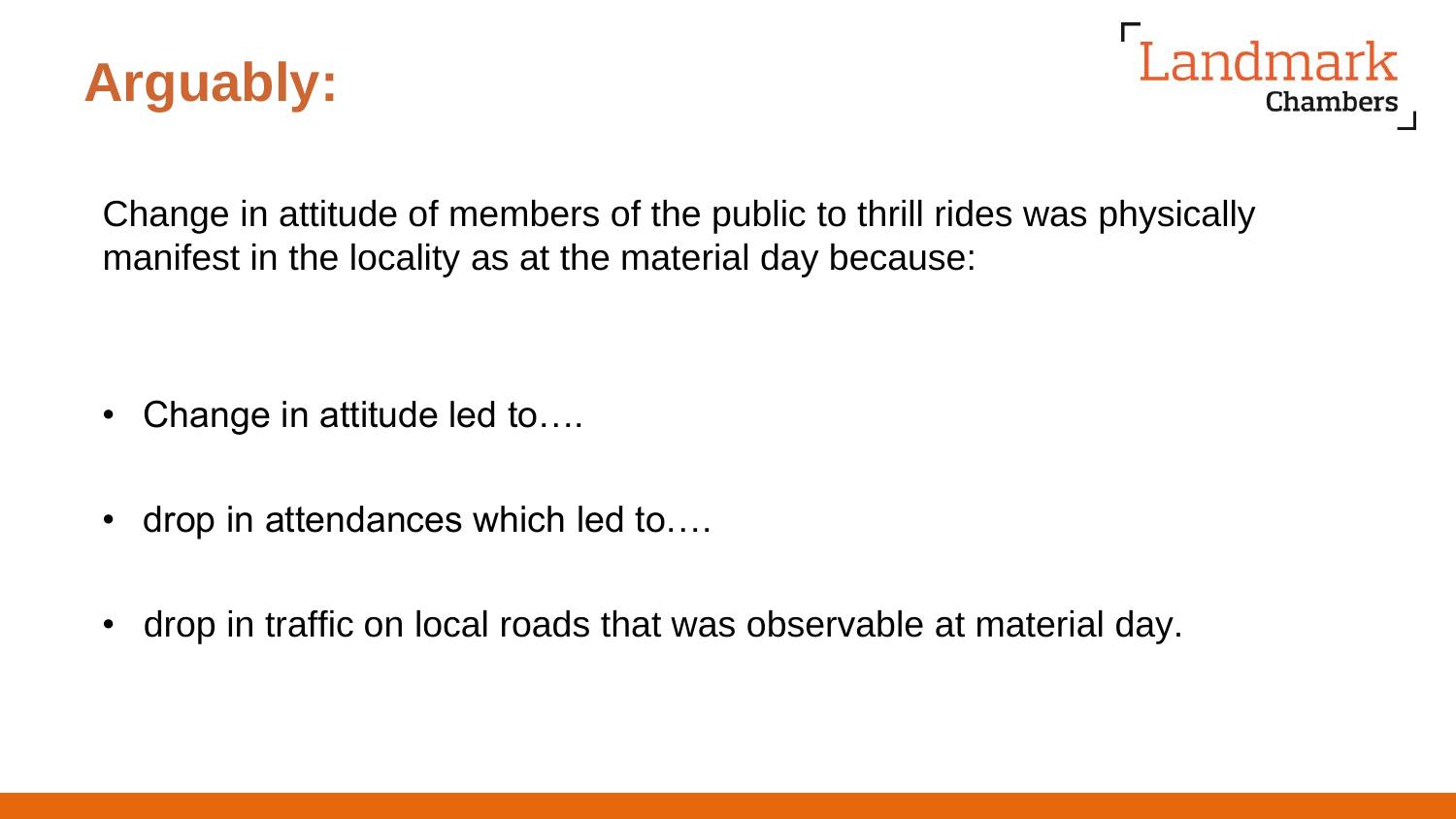# **Argument Failed due to:**

- Landmark **Chambers**
- Purposive construction, rather than strict focus on meaning of words in para  $2(7);$
- "The context for understanding the scope of that provision includes the rules which govern its operation" (*Merlin* para 47) i.e 'reality factors' intrinsic to hereditament and locality v. purely economic factors;
- Matter in para 2(7) has to be an 'intrinsic' or 'essential characteristic' of the hereditament or locality;
- If concerned with hereditament itself, must affect 'physical state' and not be concerned with way in which business is operated or reaction of customers to business (paras 77 & 79 & 93);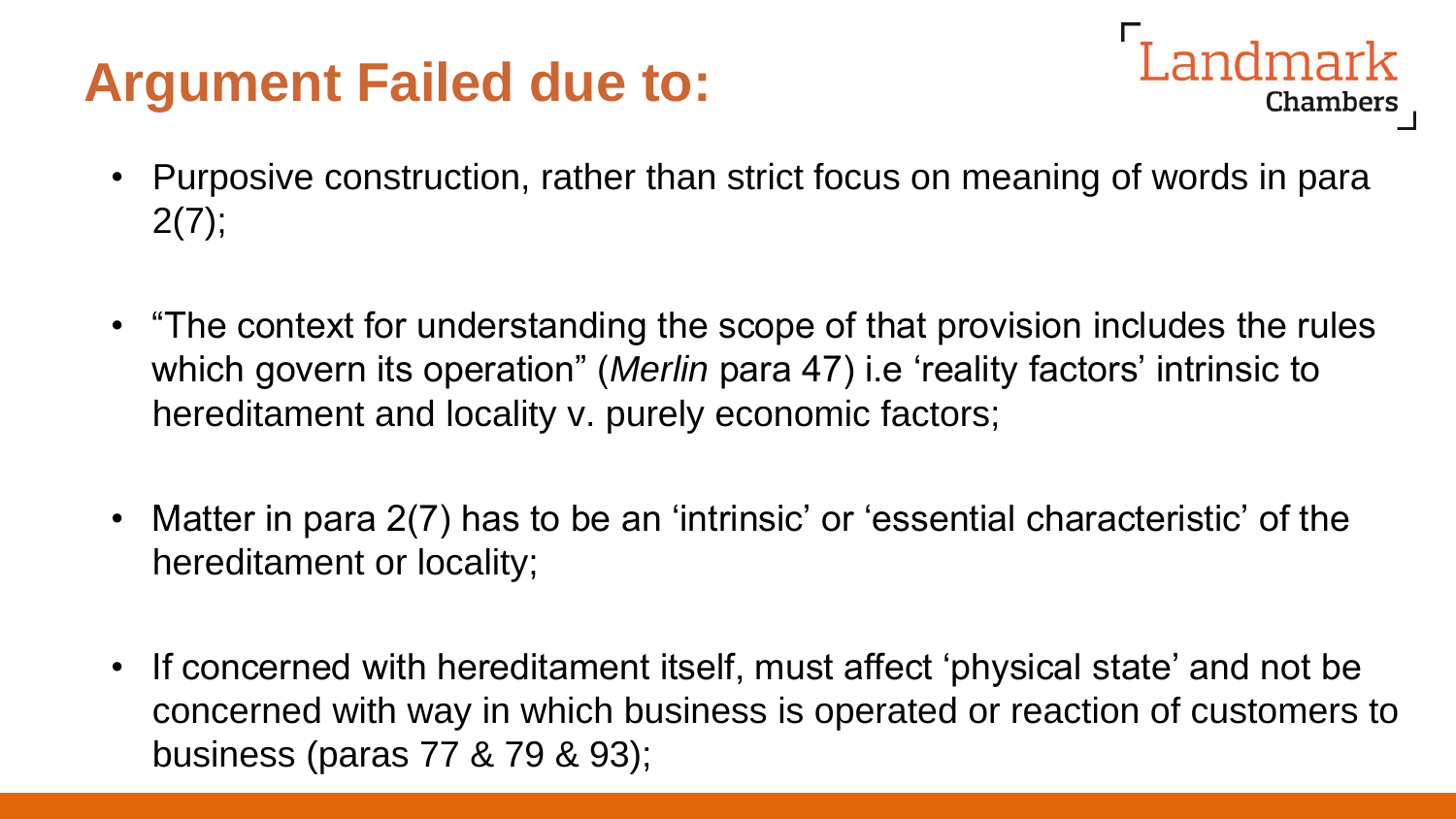# **Other Observations in** *Merlin***:**

#### Para 2(7)(d) matters:

• if concerned with locality – to be 'intrinsic' the *matter itself* must be physically manifest in the locality (para 73 and 146);

**Landmark** 

- just because some economic or other intangible matter has caused or resulted in some physical manifestation in the locality is not sufficient to make it a para 2(7) matter (para 143);
- but such matters do not have to be discernible visually or by the senses to be 'manifest'; sufficient if can be measured or calculated (para 153);
- when assessing 'change', no need for artificial comparisons between one hour with another or one day with another – can assess material change over a longer period of time (para 183).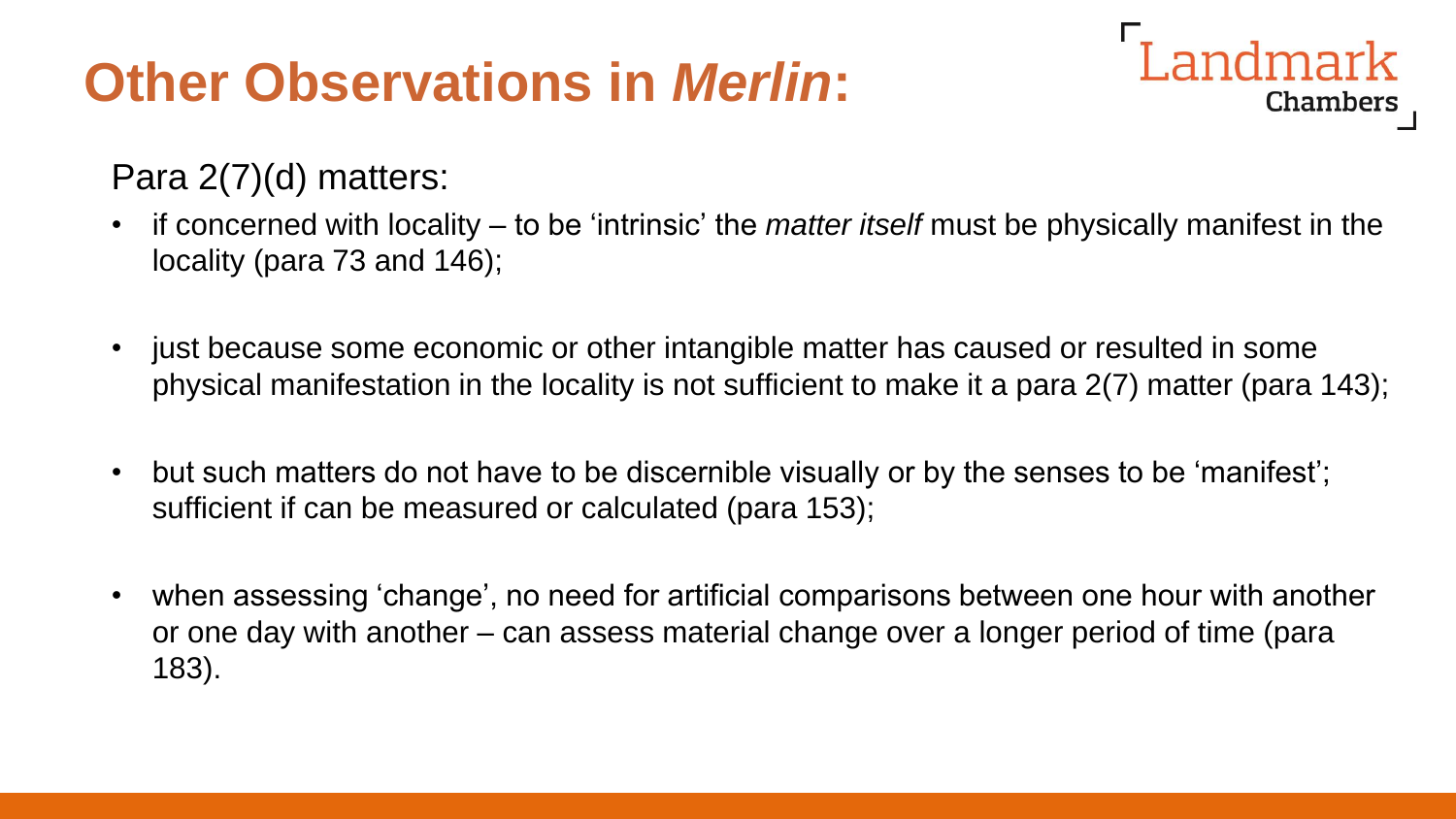# **What about football club relegation?**

- Can relegation (or promotion) be an MCC?
- VTE said no *Wigan Football Club v. Cox (VO) –* But appeal to UT (October 2019)
- Some might say *Merlin* doesn't help;

BUT

**Landmark** 

- Change in league status *causes* RV to be inaccurate (not least due to broadcasting revenue);
- Change that is itself physically manifest in the locality?
- Change in mode or category of occupation (under para 2(7)(b));
- Note para 80 in *Merlin* that different considerations may apply where there is only one hypothetical tenant.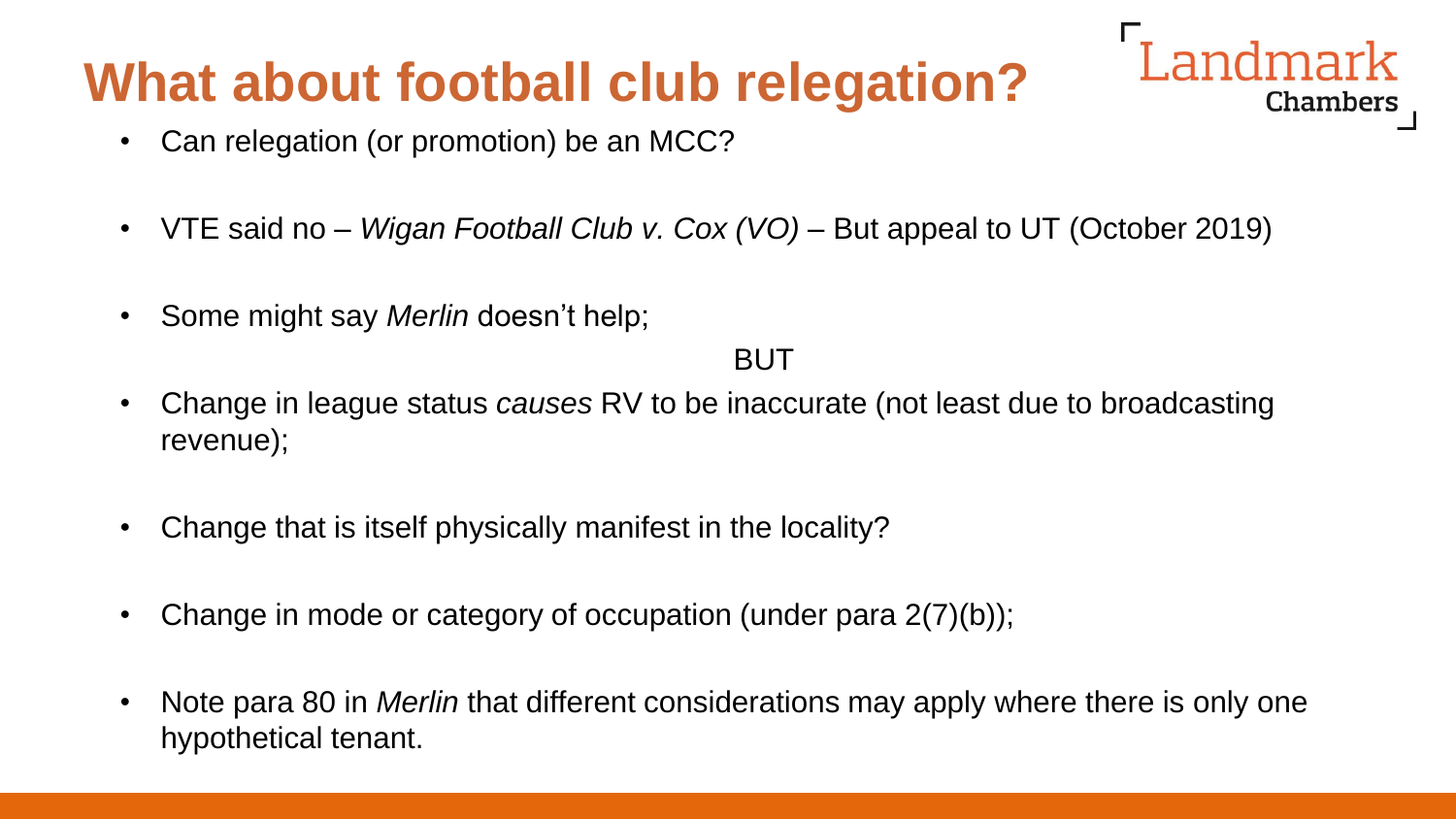#### **CEMEX UK v. O'Dwyer (VO)**



- *Cemex* not really a case about MCC;
- But relevant because includes an examination of key underlying issue, namely Uniformity Principle (AVD) v. Reality Principle (material day)
- Concerned with effect of para 2(7)(c): "the quantity of minerals or other substances in or extracted from the hereditament"
- Matter to be taken at compilation date (or material day) rather than AVD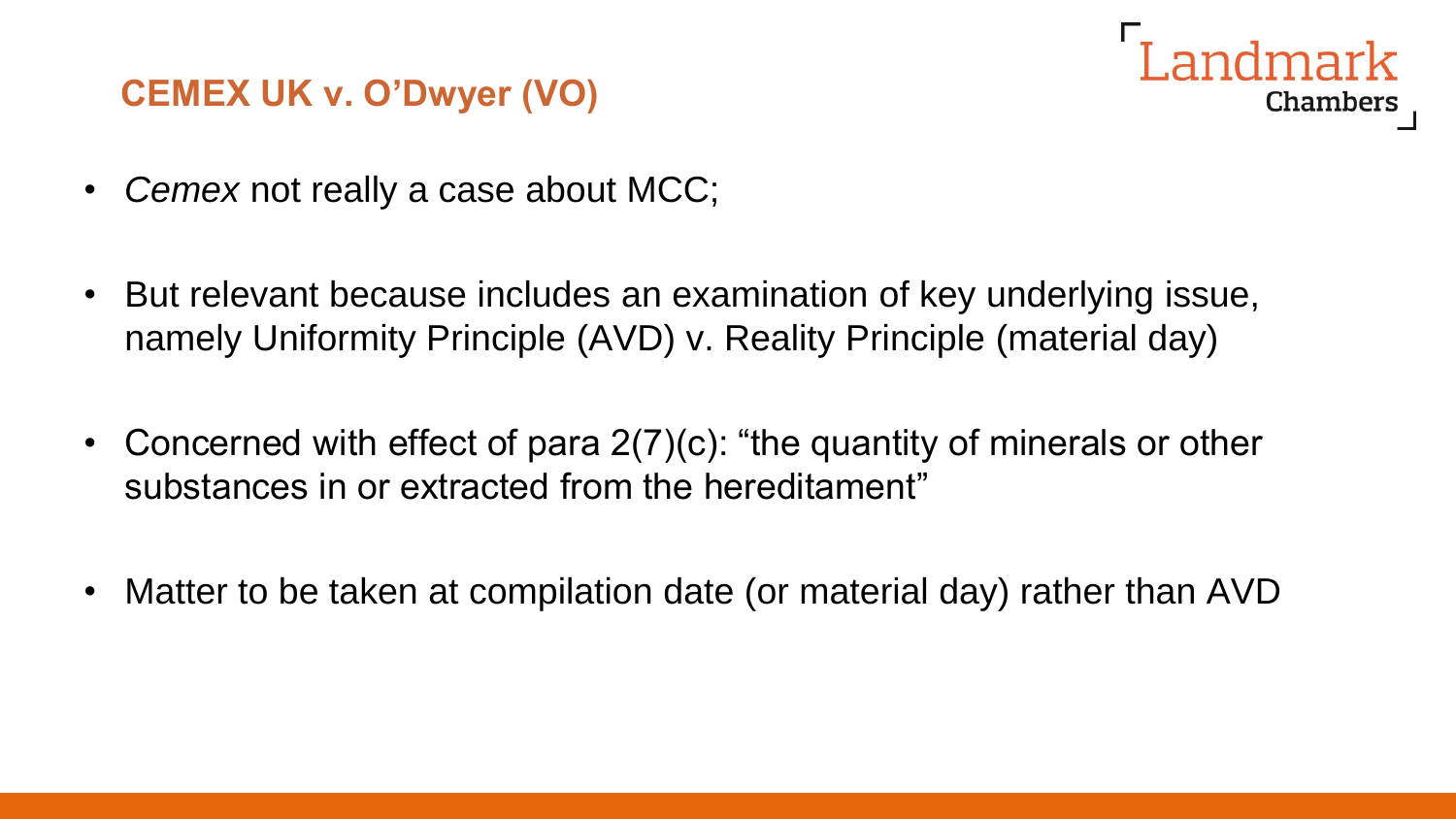#### **CEMEX Facts**



- Hereditament included cement production plant works (the "Works") and chalk and clay quarry (the "Quarry") and conveyor linking the two;
- Chalk and clay from the Quarry via the conveyor essential to production at the Works;
- Lower rate of extraction from the Quarry and lower production at the works led to one of two kilns being partially redundant from 2009 onwards;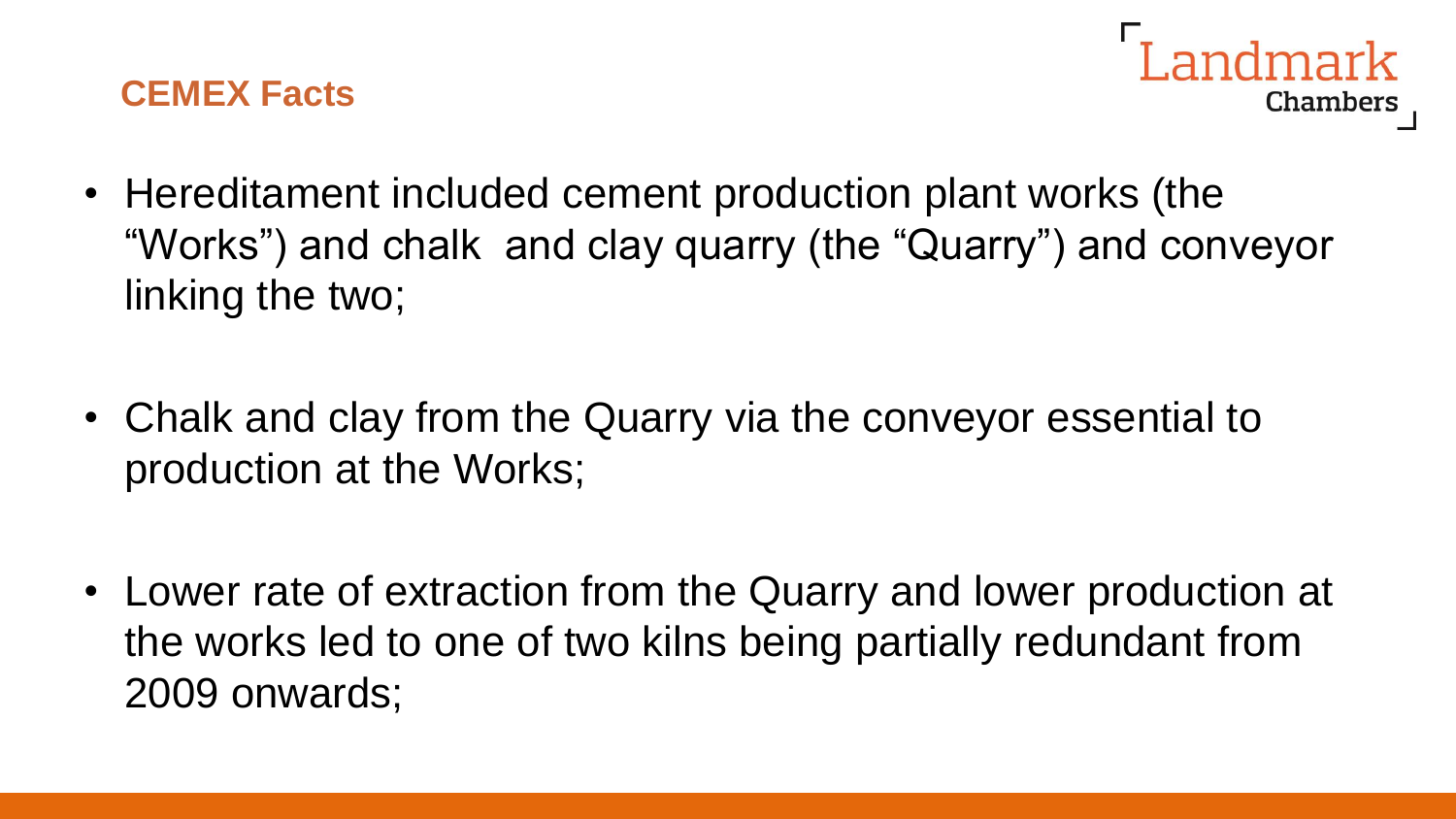#### **CEMEX: The Argument**

- *Cemex* argued:
- Para 2(7)(c) encompassed rate of extraction;
- So when valuing hereditament, had to take rate of extraction as at 1 April 2010 (rather than at AVD);
- Therefore impact of lower 2010 rate of extraction must feed directly into the valuation of the Works part of hereditament.

andmark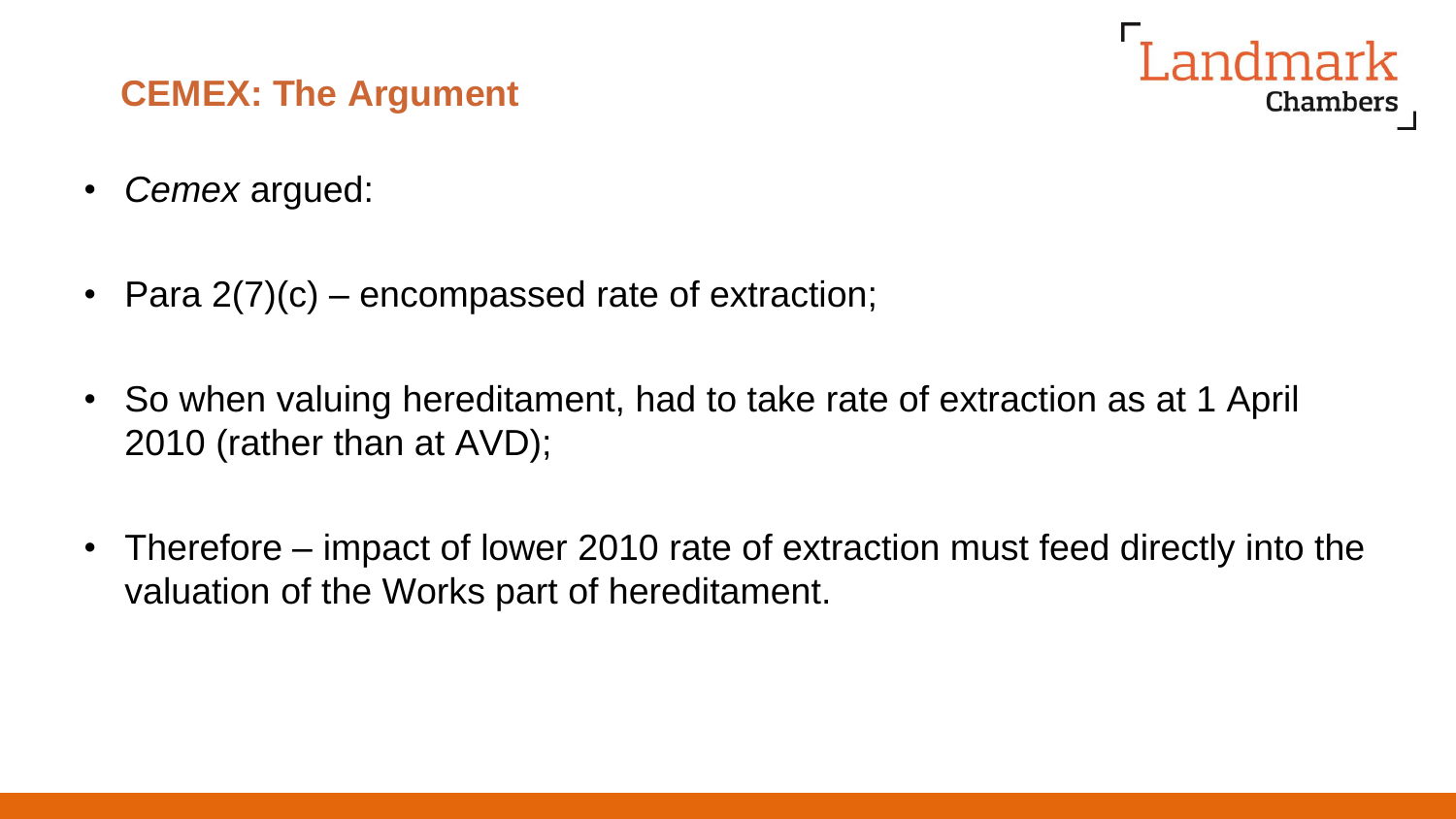#### **CEMEX: The Result**



- Argument unsuccessful;
- Para 2(7)(c) does not fix the rate of extraction which it must be assumed will be achieved in the future (para 48);
- Does not limit the capacity of the hereditament that must be considered;
- "It is concerned only with the subject of the valuation, not with the method which is then adopted to value that subject." (para 50)
- Economic circumstances are those which existed at the AVD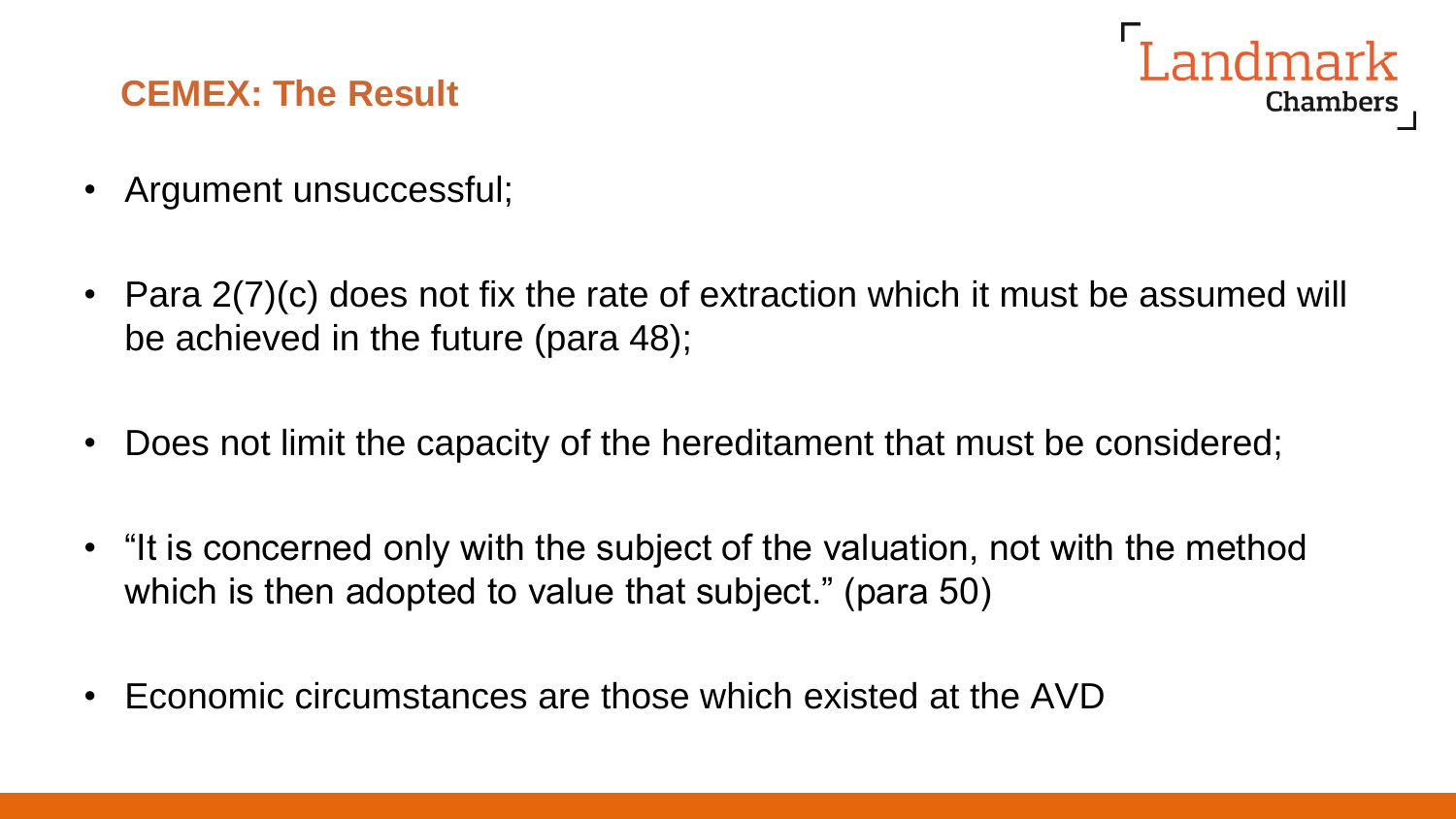#### **Concluding thoughts….**



• These MCC cases concern specialist hereditaments and can appear quite niche;

• But illuminate (or complicate(!) fundamental rating principles;

• Worthy of considerations beyond MCC issues.